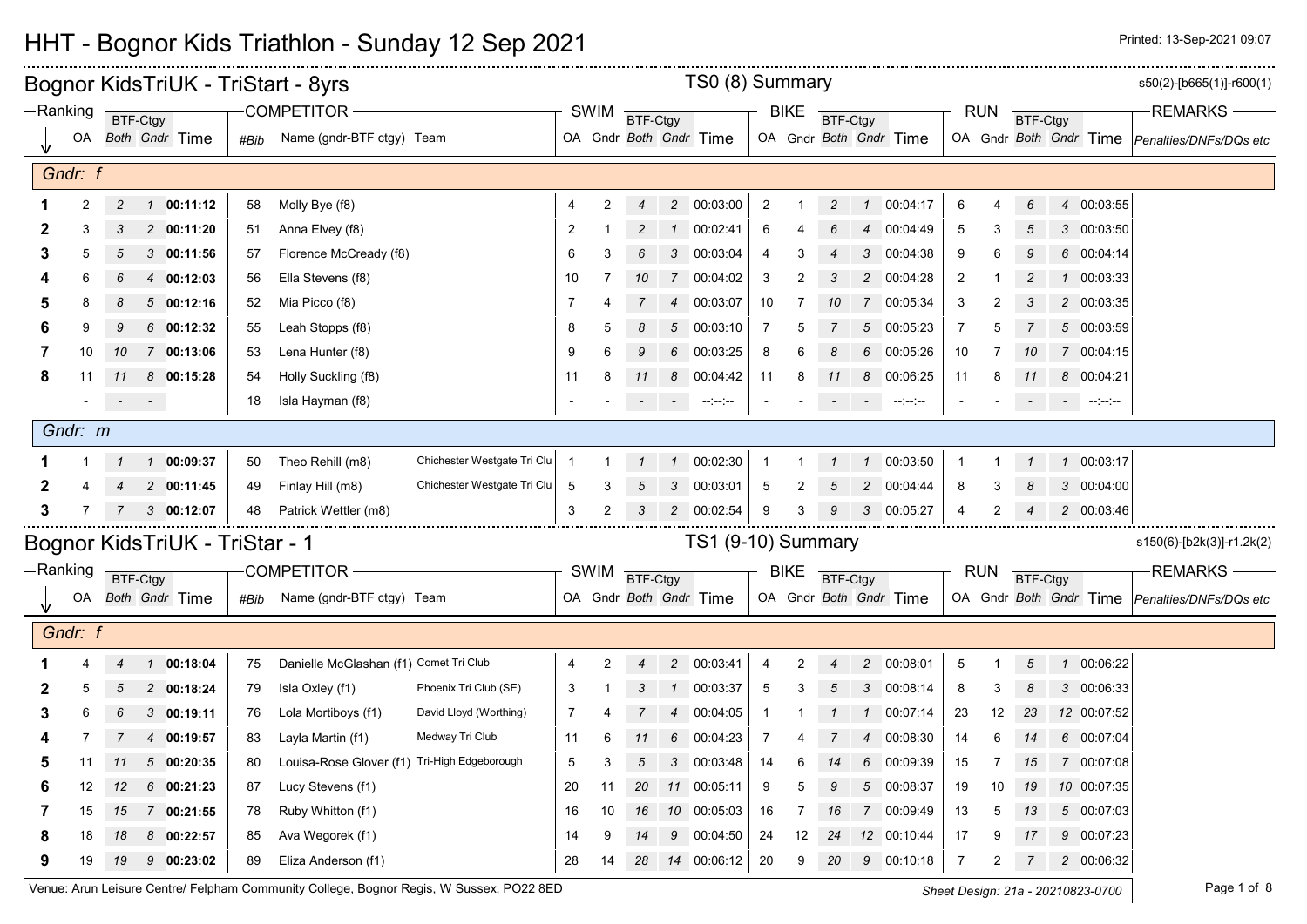# HHT - Bognor Kids Triathlon - Sunday 12 Sep 2021 **Printed: 12 Sep 2021 Degree 2021 09:07**

|            |         |                 | Bognor KidsTriUK - TriStar - 1 |      |                           |                                  |              |             |               |                | TS1 (9-10) Summary     |                |                |                |                          |                        |                |            |                 |                        |                                   | s150(6)-[b2k(3)]-r1.2k(2) |
|------------|---------|-----------------|--------------------------------|------|---------------------------|----------------------------------|--------------|-------------|---------------|----------------|------------------------|----------------|----------------|----------------|--------------------------|------------------------|----------------|------------|-----------------|------------------------|-----------------------------------|---------------------------|
| $-Ranking$ |         |                 | BTF-Ctgy                       |      | COMPETITOR -              |                                  |              | <b>SWIM</b> | BTF-Ctgy      |                |                        |                | <b>BIKE</b>    | BTF-Ctgy       |                          |                        |                | <b>RUN</b> | <b>BTF-Ctgy</b> |                        |                                   | <b>REMARKS</b>            |
|            | OA      |                 | Both Gndr Time                 | #Bib | Name (gndr-BTF ctgy) Team |                                  |              |             |               |                | OA Gndr Both Gndr Time |                |                |                |                          | OA Gndr Both Gndr Time |                |            |                 | OA Gndr Both Gndr Time |                                   | Penalties/DNFs/DQs etc    |
| 10         | 20      | 20              | 10 00:23:10                    | 81   | Arabella Glover (f1)      | Tri-High Edgeborough             | 12           | 7           | 12            |                | 7 00:04:28             | 25             | 13             | 25             |                          | 13 00:10:47            | 25             | 13         | 25              |                        | 13 00:07:55                       |                           |
| 11         | 21      |                 | 21 11 00:23:28                 | 88   | Isabel Goodey De Dieg     |                                  | 23           | 12          | 23            |                | 12 00:05:31            | 22             | 11             | 22             |                          | 11 00:10:43            | 16             | 8          | 16              |                        | 8 00:07:14                        |                           |
| 12         | 23      | 23              | 12 00:23:43                    | 90   | Bethany Suckling (f1)     |                                  | 27           | 13          | 27            |                | 13 00:06:04            | 18             | 8              | 18             | 8                        | 00:10:03               | 20             | 11         | 20              |                        | 11 00:07:36                       |                           |
| 13         | 26      | 26              | 13 00:24:35                    | 77   | Emily Shaw (f1)           |                                  | 10           | 5           | 10            |                | 5 00:04:17             | 30             | 15             | 30             |                          | 15 00:13:25            | 10             | 4          | 10              |                        | 4 00:06:53                        |                           |
| 14         | 27      | 27              | 14 00:24:52                    | 91   | Sophia Croall (f1)        |                                  | 29           | 15          | 29            |                | 15 00:06:31            | 21             | 10             | 21             |                          | 10 00:10:22            | 26             | 14         | 26              |                        | 14 00:07:59                       |                           |
| 15         | 28      | 28              | 15 00:24:56                    | 82   | Lorni Cole (f1)           | Mid Sussex Tri Club (Jnrs)       | 13           | 8           | 13            |                | 8 00:04:47             | 27             | 14             | 27             |                          | 14 00:11:00            | 28             | 15         | 28              |                        | 15 00:09:09                       |                           |
|            |         |                 | $\sigma_{\rm{eff}}=0.01$       | 84   | Ari Hayman (f1)           |                                  |              |             |               |                | $- 00:04:31$           |                |                |                | $\overline{\phantom{a}}$ | $\cdots \cdots \cdots$ |                |            |                 |                        | $\sim 10^{11}$ and $\sim 10^{11}$ | DNF Bike                  |
|            | Gndr: m |                 |                                |      |                           |                                  |              |             |               |                |                        |                |                |                |                          |                        |                |            |                 |                        |                                   |                           |
|            |         | $\mathcal I$    | 1 00:17:10                     | 61   | Charlie Carman (m1)       | <b>Team Synergy</b>              | -1           |             | $\mathcal{I}$ | $\mathcal{I}$  | 00:03:20               | 3              | $\overline{2}$ | 3              | $\overline{2}$           | 00:08:00               | 3              | 3          | 3               |                        | 3 00:05:50                        |                           |
|            |         | $\overline{c}$  | 2 00:17:15                     | 64   | James Clarke (m1)         | <b>Colchester Harriers</b>       | 8            |             |               | $\overline{4}$ | 00:04:09               | $\overline{2}$ |                | $\overline{c}$ | $\overline{1}$           | 00:07:24               | $\overline{2}$ | 2          | $\overline{c}$  |                        | 2 00:05:42                        |                           |
| 3          | 3       | 3               | 3 00:17:21                     | 60   | Matthew van Zyl (m1)      |                                  | $\mathbf{1}$ |             | $\mathcal{I}$ | $\mathcal{I}$  | 00:03:20               | 6              | 3              | 6              | 3                        | 00:08:21               |                |            |                 |                        | 1 00:05:40                        |                           |
|            | 8       | 8               | 00:20:03<br>$\overline{4}$     | 73   | Samuel MacHell (m1)       | Chichester Westgate Tri Clu      | 9            | 5           | 9             | 5              | 00:04:16               | 10             | 5              | 10             | $5^{\circ}$              | 00:08:47               | 12             | 8          | 12              |                        | 8 00:07:00                        |                           |
| 5          | 9       | 9               | 500:20:09                      | 59   | Marc Ambros (m1)          | <b>Worthing Otters</b>           | 6            | 3           | 6             | 3 <sup>1</sup> | 00:04:02               | 13             | 8              | 13             | 8                        | 00:09:22               | 9              | 6          | 9               |                        | 6 00:06:45                        |                           |
| 6          | 10      | 10              | 600:20:21                      | 62   | Jacob Wheeler (m1)        | <b>Chapel Tristars (Juniors)</b> | 17           |             | 17            | $7^{\circ}$    | 00:05:07               | 12             |                | 12             | $\overline{7}$           | 00:09:15               | 4              |            |                 |                        | 4 00:05:59                        |                           |
|            | 13      | 13              | 7 00:21:34                     | 67   | Oscar Daly (m1)           | Swim-1st Tri Club (Jnrs)         | 19           | 9           | 19            | 9              | 00:05:10               | 17             | 10             | 17             |                          | 10 00:10:00            | 6              | 5          |                 |                        | 5 00:06:24                        |                           |
| 8          | 14      | 14              | 8 00:21:44                     | 70   | Freddie Conlan (m1)       |                                  | 18           | 8           | 18            | 8              | 00:05:09               | 15             | 9              | 15             | 9                        | 00:09:41               | 11             | 7          | 11              |                        | 7 00:06:54                        |                           |
| 9          | 16      | 16              | 90:22:08                       | 66   | Luke Trewinnard (m1)      |                                  | 26           | 14          | 26            |                | 14 00:05:46            | 8              |                | 8              | $\overline{4}$           | 00:08:33               | 22             | 11         | 22              |                        | 11 00:07:49                       |                           |
| 10         | 17      | 17 <sup>2</sup> | 10 00:22:55                    | 63   | Oliver Fowler (m1)        | Medway Tri Club                  | 21           | 10          | 21            |                | 10 00:05:16            | 19             | 11             | 19             |                          | 11 00:10:12            | 18             | 9          | 18              |                        | 9 00:07:27                        |                           |
| 11         | 22      | 22              | 11 00:23:29                    | 65   | Lucas Goodey De Dieg      |                                  | 15           | 6           | 15            |                | 6 00:04:54             | 22             | 12             | 22             |                          | 12 00:10:43            | 23             | 12         | 23              |                        | 12 00:07:52                       |                           |
| 12         | 24      |                 | 24 12 00:24:02                 | 69   | Fraser Blok (m1)          | Tri-Surrey Tri Club              | 23           | 12          | 23            |                | 12 00:05:31            | 26             | 13             | 26             |                          | 13 00:10:55            | 20             | 10         | 20              |                        | 10 00:07:36                       |                           |
| 13         | 25      | 25              | 13 00:24:22                    | 72   | Blake Forrest (m1)        |                                  | 22           | 11          | 22            |                | 11 00:05:22            | 11             | 6              | 11             | 6                        | 00:09:14               | 30             | 15         | 30              |                        | 15 00:09:46                       |                           |
| 14         | 29      | 29              | 14 00:27:07                    | 68   | Henry Goodwin (m1)        |                                  | 30           | 15          | 30            |                | 15 00:06:34            | 28             | 14             | 28             | 14                       | 00:11:55               | 27             | 13         | 27              |                        | 13 00:08:38                       |                           |
| 15         | 30      |                 | 30    15    00:28:14           | 71   | Aaron Heawood (m1)        |                                  | 25           | 13          | 25            |                | 13 00:05:42            | 29             | 15             | 29             |                          | 15 00:13:22            | 29             | 14         | 29              |                        | 14 00:09:10                       |                           |

Venue: Arun Leisure Centre/ Felpham Community College, Bognor Regis, W Sussex, PO22 8ED **Sheet Design: 21a - 20210823-0700** Page 2 of 8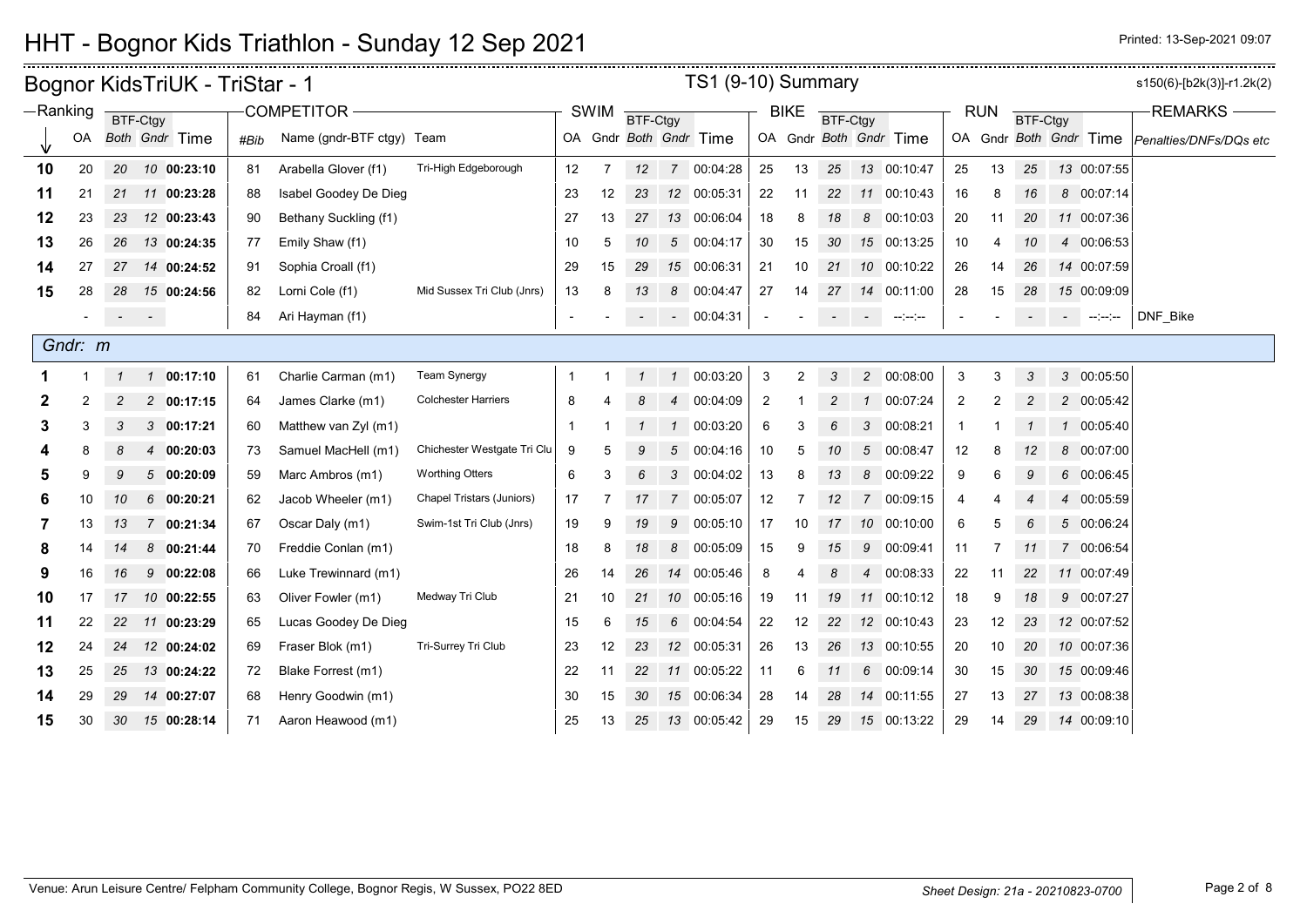#### Bognor KidsTriUK - TriStar - 2 sample and the set of the set of the set of the set of the set of the set of the set of the set of the set of the set of the set of the set of the set of the set of the set of the set of the OA Gndr **Both** Gndr **Time** OA SWIM **BTF-Ctgy BIKE** BTF-Ctgy RUN **BTF-Ctay** OA Gndr Both Gndr Time **BTF-Ctgy** OA *Both Gndr* Time | #Bib Name (gndr-BTF ctgy) Team | OA Gndr *Both Gndr* Time | OA Gndr *Soth Gndr Both Gndr Both Gndr T*ime |*Penalties/DNFs/DQs etc* BTF-Ctgy Ranking **DELICTAN COMPETITOR** COMPETITOR ALL REMARKS **REGIST OF SWIM RELATION BIKE REGIST COMPETITOR REMARKS** TS2 (11-12) Summary *Gndr: f* 1 *1 1* **00:28:15** 124 Molly Smithers (f2) Chichester Westgate Tri Clu 8 4 *8 4* 00:04:51 5 1 *5 1* 00:14:29 5 1 *5 1* 00:08:55 12 *12 2* **00:30:13** 125 Laura Speirs (f2) Winchester Junior Tri Club 18 8 *18 8* 00:05:11 9 2 *9 2* 00:15:00 12 2 *12 2* 00:10:02 15 *15 3* **00:30:35** 120 Mae Elvey (f2) Atlantis SC (Horsham) 6 3 *6 3* 00:04:46 17 3 *17 3* 00:15:37 15 4 *15 4* 00:10:12 21 *21 4* **00:31:40** 126 Bethany Adams (f2) Chichester Westgate Tri Clu 26 12 *26 12* 00:05:28 18 4 *18 4* 00:15:39 22 6 *22 6* 00:10:33 22 *22 5* **00:31:42** 131 Elodie Hill (f2) Chichester Westgate Tri Clu 24 10 *24 10* 00:05:25 23 7 *23 7* 00:16:14 13 3 *13 3* 00:10:03 23 *23 6* **00:31:46** 116 Anya Cole (f2) Mid Sussex Tri Club (Jnrs) 3 2 *3 2* 00:04:34 21 5 *21 5* 00:16:00 28 9 *28 9* 00:11:12 25 *25 7* **00:32:18** 117 Imogen Dolling (f2) 1 1 *1 1* 00:04:17 22 6 *22 6* 00:16:09 32 13 *32 13* 00:11:52 26 *26 8* **00:32:43** 115 Valentina Rollason (f2) 19 9 *19 9* 00:05:12 25 8 *25 8* 00:16:16 29 10 *29 10* 00:11:15 27 *27 9* **00:34:03** 135 Iona Sherwood (f2) Chichester Westgate Tri Clu 35 16 *35 16* 00:06:18 29 9 *29 9* 00:16:47 27 8 *27 8* 00:10:58 29 *29 10* **00:34:35** 132 Isabella Morrison (f2) 38 17 *38 17* 00:06:44 32 11 *32 11* 00:17:29 20 5 *20 5* 00:10:22 30 *30 11* **00:34:57** 121 Eloise Jenkins (f2) 10 5 *10 5* 00:04:54 37 16 *37 16* 00:19:21 23 7 *23 7* 00:10:42 31 *31 12* **00:35:25** 122 Grace Bradfield (f2) Chichester Westgate Tri Clu 24 10 *24 10* 00:05:25 34 13 *34 13* 00:17:45 35 16 *35 16* 00:12:15 32 *32 13* **00:35:26** 123 Ella Richardson (f2) 12 6 *12 6* 00:05:00 35 14 *35 14* 00:18:50 31 12 *31 12* 00:11:36 33 *33 14* **00:35:36** 127 Chloe Gasson (f2) Brighton Tri Club 33 14 *33 14* 00:06:07 33 12 *33 12* 00:17:31 33 14 *33 14* 00:11:58 34 *34 15* **00:35:51** 118 Sabina Ambros (f2) Worthing Otters 17 7 *17 7* 00:05:10 31 10 *31 10* 00:17:11 38 17 *38 17* 00:13:30 37 *37 16* **00:37:02** 128 Isabella Suckling (f2) 34 15 *34 15* 00:06:10 35 14 *35 14* 00:18:50 34 15 *34 15* 00:12:02 39 *39 17* **00:39:43** 129 Daniella Stopps (f2) 39 18 *39 18* 00:07:01 40 18 *40 18* 00:21:11 30 11 *30 11* 00:11:31 40 *40 18* **00:42:27** 130 Lexi Rumsey (f2) 32 13 *32 13* 00:06:05 38 17 *38 17* 00:20:10 40 18 *40 18* 00:16:12 *Gndr: m* 2 *2 1* **00:28:22** 103 Travis Moore (m2) Wessex Wyvern MPC 9 5 *9 5* 00:04:53 16 14 *16 14* 00:15:32 1 1 *1 1* 00:07:57 3 *3 2* **00:28:23** 96 Sammy Hobden (m2) 29 17 *29 17* 00:06:00 3 3 *3 3* 00:14:17 2 2 *2 2* 00:08:06 4 *4 3* **00:28:42** 104 Dexter Pile (m2) Ludlow Junior Tri Club 27 15 *27 15* 00:05:32 2 2 *2 2* 00:14:08 6 5 *6 5* 00:09:02 5 *5 4* **00:28:58** 95 Tyler Bloom-Ovin (m2) 2 1 *2 1* 00:04:20 20 16 *20 16* 00:15:56 4 4 *4 4* 00:08:42 6 *6 5* **00:29:11** 98 James Scholes (m2) Perform Academy Tristars 7 4 *7 4* 00:04:50 8 7 *8 7* 00:14:54 9 8 *9 8* 00:09:27 7 *7 6* **00:29:22** 101 Luca Picco (m2) 16 10 *16 10* 00:05:06 12 10 *12 10* 00:15:13 7 6 *7 6* 00:09:03 8 *8 7* **00:29:37** 102 Isaac Kerry (m2) 5 3 *5 3* 00:04:45 6 5 *6 5* 00:14:31 19 15 *19 15* 00:10:21 8 *8 7* **00:29:37** 99 Harry Cruttenden (m2) Chichester Westgate Tri Clu 11 6 *11 6* 00:04:56 4 4 *4 4* 00:14:22 18 14 *18 14* 00:10:19

## HHT - Bognor Kids Triathlon - Sunday 12 Sep 2021 Printed: 13 Sep-2021 Design Printed: 13-Sep-2021 09:07

Venue: Arun Leisure Centre/ Felpham Community College, Bognor Regis, W Sussex, PO22 8ED *Sheet Design: 21a - 20210823-0700* Page 3 of 8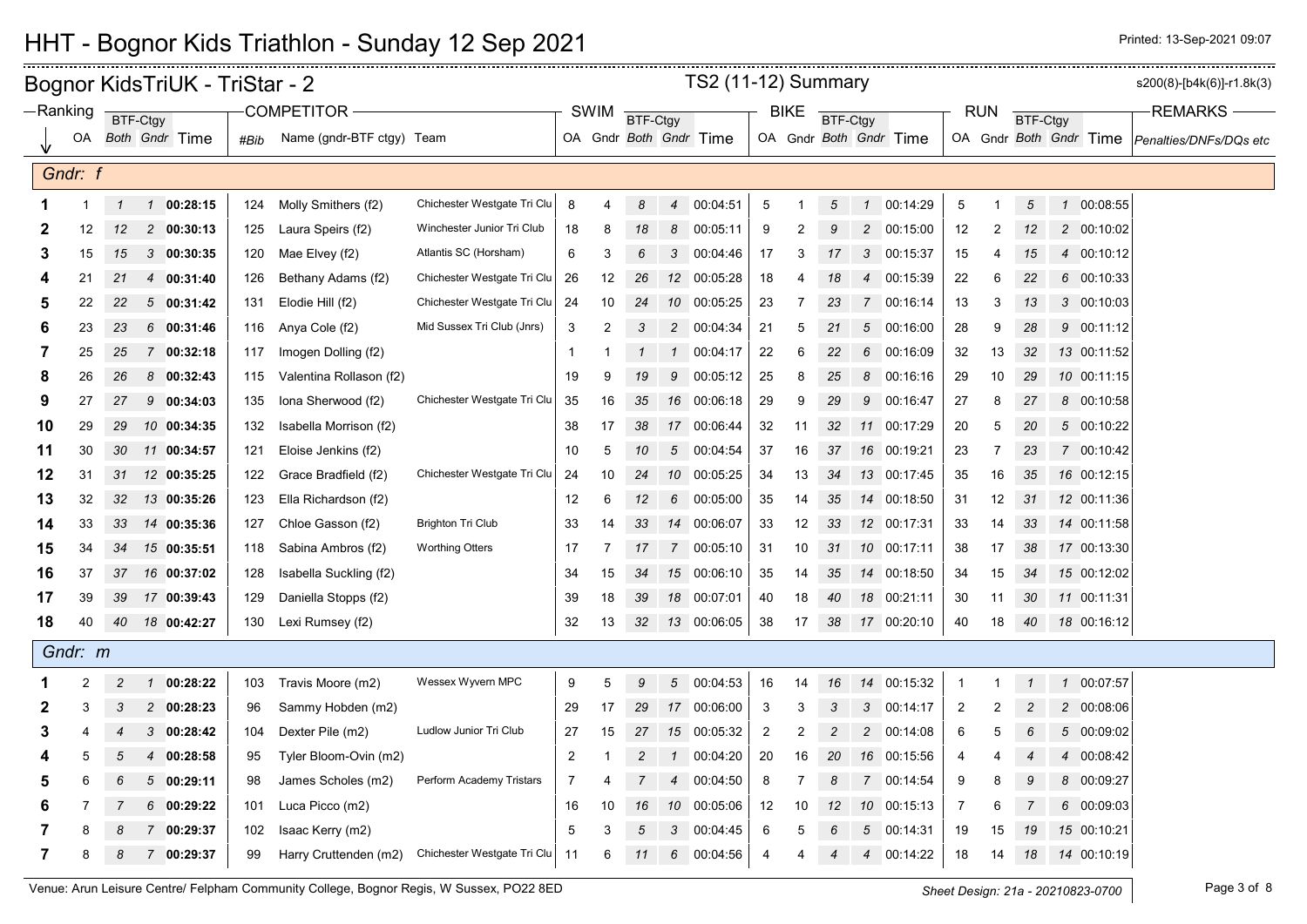## HHT - Bognor Kids Triathlon - Sunday 12 Sep 2021 **Printed: 12 Sep 2021 Printed: 13-Sep-2021 09:07**

| <b>TS2 (11-12) Summary</b><br>Bognor KidsTriUK - TriStar - 2<br>-Ranking<br><b>COMPETITOR</b><br><b>SWIM</b><br><b>RUN</b><br><b>BIKE</b><br>BTF-Ctgy<br>BTF-Ctgy<br><b>BTF-Ctgy</b><br><b>BTF-Ctgy</b> |             |              |          |                                |      |                           |                             |    |                |                           |                 |                        |                | s200(8)-[b4k(6)]-r1.8k(3) |                 |                 |                        |                 |                |                 |                        |                            |
|---------------------------------------------------------------------------------------------------------------------------------------------------------------------------------------------------------|-------------|--------------|----------|--------------------------------|------|---------------------------|-----------------------------|----|----------------|---------------------------|-----------------|------------------------|----------------|---------------------------|-----------------|-----------------|------------------------|-----------------|----------------|-----------------|------------------------|----------------------------|
|                                                                                                                                                                                                         |             |              |          |                                |      |                           |                             |    |                |                           |                 |                        |                |                           |                 |                 |                        |                 |                |                 |                        | <b>REMARKS</b>             |
|                                                                                                                                                                                                         | OA          |              |          | Both Gndr Time                 | #Bib | Name (gndr-BTF ctgy) Team |                             |    |                |                           |                 | OA Gndr Both Gndr Time |                |                           |                 |                 | OA Gndr Both Gndr Time |                 |                |                 | OA Gndr Both Gndr Time | Penalties/DNFs/DQs etc     |
| 9                                                                                                                                                                                                       | 10          | 10           |          | 90:29:55                       | 100  | Oakley Knipe (m2)         |                             | 15 | 9              | 15                        |                 | 9 00:05:04             | 15             | 13                        | 15              |                 | 13 00:15:30            | 8               | 7              | 8               | 7 00:09:21             |                            |
| 10                                                                                                                                                                                                      | 11          | 11           |          | 10 00:30:05                    | 105  | Luke Trebble (m2)         |                             | 29 | 17             | 29                        |                 | 17 00:06:00            | $\mathbf{1}$   |                           | $\mathcal I$    | $\mathcal{I}$   | 00:13:22               | 25              | 18             | 25              | 18 00:10:43            |                            |
| 11                                                                                                                                                                                                      | 12          |              |          | 12 11 00:30:13                 | 107  | Arthur Warren (m2)        | Farnham Tri Club            | 4  | 2              |                           |                 | 2 00:04:38             | 14             | 12                        | 14              |                 | 12 00:15:28            | 14              | 11             | 14              | 11 00:10:07            |                            |
| 12                                                                                                                                                                                                      | 14          | 14           |          | 12 00:30:18                    | 94   | Aidan Whitton (m2)        |                             | 13 |                | 13                        | $\overline{7}$  | 00:05:03               | 27             | 19                        | 27              |                 | 19 00:16:35            | 3               | 3              | 3               | 3 00:08:40             |                            |
| 13                                                                                                                                                                                                      | 16          | 16           |          | 13 00:30:42                    | 106  | Sean Forrest (m2)         |                             | 20 | 11             | 20                        |                 | 11 00:05:13            | 11             | 9                         | 11              |                 | 9 00:15:11             | 17              | 13             | 17              | 13 00:10:18            |                            |
| 14                                                                                                                                                                                                      | 17          | 17           |          | 14 00:30:43                    | 92   | Noah Baverstock (m2)      | Chichester Westgate Tri Clu | 22 | 13             | 22                        |                 | 13 00:05:22            | 13             | 11                        | 13              |                 | 11 00:15:24            | 10              | 9              | 10              | 9 00:09:57             |                            |
| 15                                                                                                                                                                                                      | 18          | 18           |          | 15 00:30:47                    | 97   | Sam Fowler (m2)           | Medway Tri Club             | 13 | 7              | 13                        |                 | 7 00:05:03             | 19             | 15                        | 19              |                 | 15 00:15:43            | 11              | 10             | 11              | 10 00:10:01            |                            |
| 16                                                                                                                                                                                                      | 19          | 19           |          | 16 00:31:23                    | 113  | George Newman (m2)        | Chichester Westgate Tri Clu | 23 | 14             | 23                        |                 | 14 00:05:24            | 10             | 8                         | 10              |                 | 8 00:15:04             | 26              | 19             | 26              | 19 00:10:55            |                            |
| 17                                                                                                                                                                                                      | 20          | 20           |          | 17 00:31:37                    | 112  | Kit Lambrou (m2)          | <b>Brighton Tri Club</b>    | 37 | 21             | 37                        |                 | 21 00:06:29            | $\overline{7}$ | 6                         | 7               |                 | 6 00:14:44             | 21              | 16             | 21              | 16 00:10:24            |                            |
| 18                                                                                                                                                                                                      | 24          | 24           |          | 18 00:32:15                    | 109  | Freddie Gay (m2)          | Chichester Westgate Tri Clu | 28 | 16             | 28                        |                 | 16 00:05:40            | 26             | 18                        | 26              |                 | 18 00:16:23            | 15              | 12             | 15              | 12 00:10:12            |                            |
| 19                                                                                                                                                                                                      | 28          | 28           |          | 19 00:34:10                    | 110  | Ellis Freeman (m2)        |                             | 36 | 20             | 36                        |                 | 20 00:06:22            | 30             | 21                        | 30              |                 | 21 00:17:06            | 23              | 17             | 23              | 17 00:10:42            |                            |
| 20                                                                                                                                                                                                      | 35          | 35           |          | 20 00:36:05                    | 111  | Harry Newman (m2)         | Chichester Westgate Tri Clu | 20 | 11             | 20                        |                 | 11 00:05:13            | 23             | 17                        | 23              |                 | 17 00:16:14            | 39              | 22             | 39              | 22 00:14:38            |                            |
| 21                                                                                                                                                                                                      | 36          | 36           |          | 21 00:36:50                    | 108  | Cameron Franklin (m2)     |                             | 40 | 22             | 40                        |                 | 22 00:07:12            | 28             | 20                        | 28              |                 | 20 00:16:44            | 36              | 20             | 36              | 20 00:12:54            |                            |
| 22                                                                                                                                                                                                      | 38          | 38           |          | 22 00:39:40                    | 114  | Joshua Rehill (m2)        | Chichester Westgate Tri Clu | 31 | 19             | 31                        |                 | 19 00:06:04            | 39             | 22                        | 39              |                 | 22 00:20:23            | 37              | 21             | 37              | 21 00:13:13            |                            |
|                                                                                                                                                                                                         |             |              |          | Bognor KidsTriUK - TriStar - 3 |      |                           |                             |    |                |                           |                 | TS3 (13-14) Summary    |                |                           |                 |                 |                        |                 |                |                 |                        | s300(12)-[b6k(9)]-r2.4k(4) |
|                                                                                                                                                                                                         | —Ranking    |              | BTF-Ctgy |                                |      | COMPETITOR -              |                             |    | <b>SWIM</b>    | <b>BTF-Ctgy</b>           |                 |                        |                | <b>BIKE</b>               | BTF-Ctgy        |                 |                        | <b>RUN</b>      |                | <b>BTF-Ctgy</b> |                        | <b>REMARKS</b>             |
|                                                                                                                                                                                                         | OA          |              |          | <b>Both Gndr Time</b>          | #Bib | Name (gndr-BTF ctgy) Team |                             |    |                |                           |                 | OA Gndr Both Gndr Time |                |                           |                 |                 | OA Gndr Both Gndr Time |                 |                |                 | OA Gndr Both Gndr Time | Penalties/DNFs/DQs etc     |
|                                                                                                                                                                                                         |             |              |          |                                |      |                           |                             |    |                |                           |                 |                        |                |                           |                 |                 |                        |                 |                |                 |                        |                            |
|                                                                                                                                                                                                         | Gndr: f     |              |          |                                |      |                           |                             |    |                |                           |                 |                        |                |                           |                 |                 |                        |                 |                |                 |                        |                            |
|                                                                                                                                                                                                         |             | 4            |          | 1 00:35:39                     | 154  | Emma Harding (f3)         | Walden Tri                  | 3  |                | $\ensuremath{\mathsf{3}}$ | $\mathbf{1}$    | 00:05:33               | 5              |                           | $5\overline{)}$ | $\mathbf{1}$    | 00:18:52               | $6\phantom{1}6$ |                | 6               | 1 00:11:14             |                            |
|                                                                                                                                                                                                         | 10          | 10           |          | 200:39:56                      | 155  | Lucy Rowse (f3)           | Medway Tri Club             | 6  | 3              | 6                         | 3               | 00:06:04               | 8              | 2                         | 8               |                 | 2 00:19:29             | 16              |                | 16              | 4 00:14:23             |                            |
| 3                                                                                                                                                                                                       | 11          | 11           |          | 300:40:48                      | 153  | Chloe Greenwood (f3)      | <b>East Grinstead SC</b>    | 4  | 2              |                           | $\overline{c}$  | 00:05:47               | 13             |                           | 13              | $\overline{4}$  | 00:21:44               | 12              | $\overline{2}$ | 12              | 2 00:13:17             |                            |
|                                                                                                                                                                                                         | 14          | 14           |          | 4 00:43:51                     | 158  | Enya Hookins (f3)         | Swim-1st Tri Club (Jnrs)    | 13 | 5              | 13                        | $5\overline{)}$ | 00:06:52               | 16             | 5                         | 16              | $5\overline{)}$ | 00:23:03               | 14              | 3              | 14              | 3 00:13:56             |                            |
|                                                                                                                                                                                                         | 20          | 20           |          | 500:49:59                      | 157  | Evie Anderson (f3)        |                             | 9  | 4              | 9                         | 4               | 00:06:30               | 21             | 6                         | 21              | 6               | 00:26:27               | 22              | 6              | 22              | 6 00:17:02             |                            |
| 6                                                                                                                                                                                                       | 21          | 21           |          | 6 00:51:34                     | 159  | Sophie Rayner (f3)        | Swim-1st Tri Club (Jnrs)    | 18 | 6              | 18                        | 6               | 00:08:08               | 12             | 3                         | 12              | 3               | 00:21:27               | 23              | 7              | 23              | 7 00:21:59             |                            |
| 7                                                                                                                                                                                                       | 23          | 23           |          | 7 00:57:19                     | 160  | Maya Hill (f3)            | Chichester Westgate Tri Clu | 23 | $\overline{7}$ | 23                        |                 | 7 00:11:01             | 22             | $\overline{7}$            | 22              |                 | 7 00:30:57             | 18              | 5              | 18              | 5 00:15:21             |                            |
|                                                                                                                                                                                                         | Gndr: m     |              |          |                                |      |                           |                             |    |                |                           |                 |                        |                |                           |                 |                 |                        |                 |                |                 |                        |                            |
|                                                                                                                                                                                                         | $\mathbf 1$ | $\mathcal I$ |          | 100:34:14                      | 137  | Jack Hobden (m3)          |                             | 8  | 5              | 8                         | 5               | 00:06:21               | $\overline{1}$ | $\overline{1}$            | $\overline{1}$  | $\mathcal{I}$   | 00:17:42               | 2               | 2              | $\overline{c}$  | 2 00:10:11             |                            |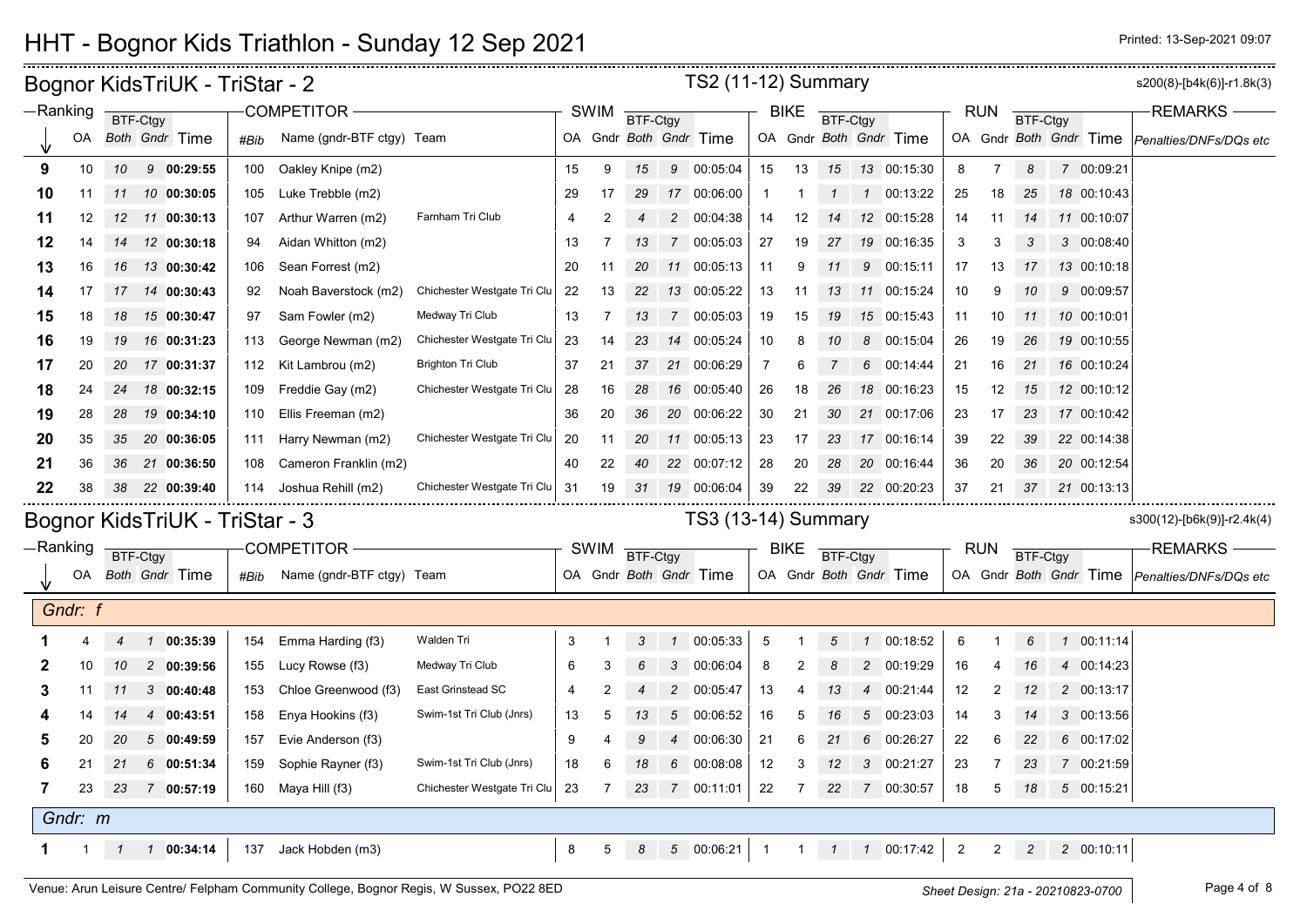### HHT - Bognor Kids Triathlon - Sunday 12 Sep 2021 **Printed: 12 Sep 2021 Printed: 13-Sep-2021 09:07**

|              |         |                | Bognor KidsTriUK - TriStar - 3 |      |                           |                             |                |                |                |                | <b>TS3 (13-14) Summary</b> |                |             |                        |                |                        |            |    |               |                        | s300(12)-[b6k(9)]-r2.4k(4)                    |
|--------------|---------|----------------|--------------------------------|------|---------------------------|-----------------------------|----------------|----------------|----------------|----------------|----------------------------|----------------|-------------|------------------------|----------------|------------------------|------------|----|---------------|------------------------|-----------------------------------------------|
| -Ranking     |         |                | BTF-Ctgy                       |      | <b>COMPETITOR -</b>       |                             |                | <b>SWIM</b>    | BTF-Ctgy       |                |                            |                | <b>BIKE</b> | <b>BTF-Ctgy</b>        |                |                        | <b>RUN</b> |    | BTF-Ctgy      |                        | <b>REMARKS</b>                                |
|              | OA      |                | Both Gndr Time                 | #Bib | Name (gndr-BTF ctgy) Team |                             |                |                |                |                | OA Gndr Both Gndr Time     |                |             |                        |                | OA Gndr Both Gndr Time |            |    |               | OA Gndr Both Gndr Time | Penalties/DNFs/DQs etc                        |
| $\mathbf{2}$ | 2       | $\overline{c}$ | 2 00:34:51                     | 136  | Rafferty Herd (m3)        |                             | $\overline{2}$ | 2              | $\overline{c}$ |                | 2 00:05:32                 |                |             |                        | $\overline{A}$ | 00:18:50               |            |    |               | 4 00:10:29             |                                               |
| 3            | 3       | 3              | 300:35:29                      | 139  | Benjamin Jones (m3)       | Perform Academy Tristars    | -1             |                |                |                | 1 00:05:22                 | 3              | 3           | 3                      | 3              | 00:18:38               | -7         |    |               | 6 00:11:29             |                                               |
|              | 5       | 5              | 4 00:36:20                     | 144  | Finlay Blythe (m3)        |                             | 11             | -7             | 11             | $\overline{7}$ | 00:06:37                   | $\overline{7}$ | 6           |                        | 6              | 00:19:26               | 3          | 3  | 3             | 3 00:10:17             |                                               |
|              | 6       |                | 500:36:58                      | 142  | Charlie Bradfield (m3)    | Chichester Westgate Tri Clu | 7              |                |                | $\overline{4}$ | 00:06:16                   | 2              |             |                        | $\mathcal{P}$  | 00:18:00               | 10         |    |               | 9 00:12:42             |                                               |
|              | 7       |                | 600:37:13                      | 147  | Henry Davison (m3)        | Swim-1st Tri Club (Jnrs)    | 14             |                |                | 9              | 00:06:59                   | 6              |             |                        | 5              | 00:19:11               | 5          |    | 5             | 5 00:11:03             |                                               |
|              | 8       | 8              | 7 00:38:10                     | 149  | Oliver Scott (m3)         | Medway Tri Club             | 21             | 15             | 21             | 15             | 00:08:27                   | 9              |             | 9                      | 7              | 00:19:41               |            |    |               | 1 00:10:02             |                                               |
| 8            | 9       |                | 800:39:13                      | 138  | Ethan Hill (m3)           | Chichester Westgate Tri Clu | 5              |                |                | 3              | 00:06:02                   | 11             | 9           |                        | 9              | 00:21:07               | 8          |    |               | 7 00:12:04             |                                               |
| 9            | 12      | 12             | 90:42:36                       | 140  | Bertie Isaacs (m3)        |                             | 10             | 6              | 10             | 6              | 00:06:35                   | 17             | 12          | 17                     |                | 12 00:23:51            | 9          |    | 9             | 8 00:12:10             |                                               |
| 10           | 13      | 13             | 10 00:42:37                    | 145  | Owen Jefferson (m3)       | <b>Brighton Tri Club</b>    | 11             | -7             |                | $7^{\circ}$    | 00:06:37                   | 15             | -11         | 15                     | 11             | 00:22:45               | 11         | 10 | 11            | 10 00:13:15            |                                               |
| 11           | 15      | 15             | 11 00:44:52                    | 146  | Thomas Broughton (m3      | Team Bodyworks XTC          | 15             | 10             | 15             |                | 10 00:07:17                | 10             | 8           | 10                     | 8              | 00:20:56               | 21         | 16 | 21            | 16 00:16:39            |                                               |
| 12           | 16      | 16             | 12 00:45:23                    | 150  | Isaac Daniel (m3)         | Chichester Westgate Tri Clu | 16             | 11             | 16             | 11             | 00:07:42                   | 18             | 13          | 18                     | 13             | 00:23:53               | 13         | 11 | 13            | 11 00:13:48            |                                               |
| 13           | 17      | 17             | 13 00:46:06                    | 141  | Paul Nixon (m3)           | Crawley AC                  | 22             | 16             | 22             |                | 16 00:09:16                | 14             | 10          | 14                     | 10             | 00:22:35               | 15         | 12 | 15            | 12 00:14:15            |                                               |
| 14           | 18      | 18             | 14 00:48:07                    | 148  | James Blok (m3)           | Tri-Surrey Tri Club         | 16             | -11            | 16             |                | 11 00:07:42                | 19             | 14          | 19                     | 14             | 00:25:35               | 17         | 13 | 17            | 13 00:14:50            |                                               |
| 15           | 19      | 19             | 15 00:49:34                    | 152  | Ben Sherwood (m3)         | Chichester Westgate Tri Clu | 20             | 14             | 20             |                | 14 00:08:13                | 20             | 15          | 20                     | 15             | 00:25:59               | 19         | 14 | 19            | 14 00:15:22            |                                               |
| 16           | 22      | 22             | 16 00:56:39                    | 151  | Caesar Nessling (m3)      |                             | 18             | 13             | 18             |                | 13 00:08:08                | 23             | 16          | 23                     |                | 16 00:32:05            | 20         | 15 | 20            | 15 00:16:26            |                                               |
|              |         |                | Bognor KidsTriUK - Youth - A   |      |                           |                             |                |                |                |                | YthA (15-16) Summary       |                |             |                        |                |                        |            |    |               |                        | s400(16)-[b6k(9)]-r2.4k(4)                    |
| $-Ranking$   |         |                | BTF-Ctgy                       |      | <b>COMPETITOR</b>         |                             |                | <b>RUN</b>     | BTF-Ctgy       |                |                            |                | <b>BIKE</b> | BTF-Ctgy               |                |                        | <b>RUN</b> |    | BTF-Ctgy      |                        | <b>REMARKS</b>                                |
|              | OA      |                | <b>Both Gndr Time</b>          | #Bib | Name (gndr-BTF ctgy) Team |                             |                |                |                |                | OA Gndr Both Gndr Time     |                |             |                        |                | OA Gndr Both Gndr Time |            |    |               |                        | OA Gndr Both Gndr Time Penalties/DNFs/DQs etc |
|              | Gndr: f |                |                                |      |                           |                             |                |                |                |                |                            |                |             |                        |                |                        |            |    |               |                        |                                               |
|              |         | $\mathcal I$   | 100:36:24                      | 164  | Violet Isaacs (fA)        |                             | -1             |                | $\mathcal{I}$  |                | 1 00:06:22                 | $\overline{4}$ | 2           | $\boldsymbol{\Lambda}$ | $2^{\circ}$    | 00:19:22               |            |    | $\mathcal{I}$ | 1 00:10:40             |                                               |
|              |         |                | $\overline{2}$<br>00:40:13     | 168  | Grace Bishop (fA)         | Chichester Westgate Tri Clu | 8              |                |                | 6              | 00:08:00                   | $\overline{2}$ |             |                        |                | 00:19:08               | 6          |    | 6             | 4 00:13:05             |                                               |
| 3            | 5       | 5              | 00:42:45<br>3                  | 162  | Jessica Greenwood (fA)    | East Grinstead SC           | $\overline{4}$ |                |                | $\overline{4}$ | 00:06:59                   | 8              |             |                        | 5              | 00:23:10               | 4          |    |               | 2 00:12:36             |                                               |
|              | 6       | 6              | 4 00:43:34                     | 161  | Ruby Herd (fA)            |                             | $\overline{2}$ | $\overline{2}$ | $\overline{2}$ |                | 2 00:06:45                 | $\overline{7}$ |             |                        | $\overline{4}$ | 00:21:53               | 8          |    | 8             | 6 00:14:56             |                                               |
|              |         |                | 500:44:20                      | 163  | Jasmine Jefferson (fA)    | <b>Brighton Tri Club</b>    | 3              | 3              | 3              | 3              | 00:06:53                   | 6              | З           |                        | 3              | 00:20:43               | 10         |    | 10            | 7 00:16:44             |                                               |
|              | 8       |                | 60:45:27                       | 166  | Isabelle Isitt (fA)       | Littlehampton SC            | 7              |                |                | 5              | 00:07:58                   | 10             |             |                        |                | 00:24:30               | 5          |    |               | 3 00:12:59             |                                               |
|              | 10      | 10             | 7 00:48:41                     | 169  | Katarina Hill (fA)        | Chichester Westgate Tri Clu | 9              |                |                | 7              | 00:09:53                   | 9              |             |                        | 6              | 00:24:09               | 7          |    |               | 5 00:14:39             |                                               |
| 8            | 11      | 11             | 8<br>00:54:18                  | 171  | Zoe Hill (fA)             | Chichester Westgate Tri Clu | 10             | 8              | 10             | 8              | 00:10:19                   | -11            | 8           | 11                     | 8              | 00:26:09               | 11         | 8  | 11            | 8 00:17:50             |                                               |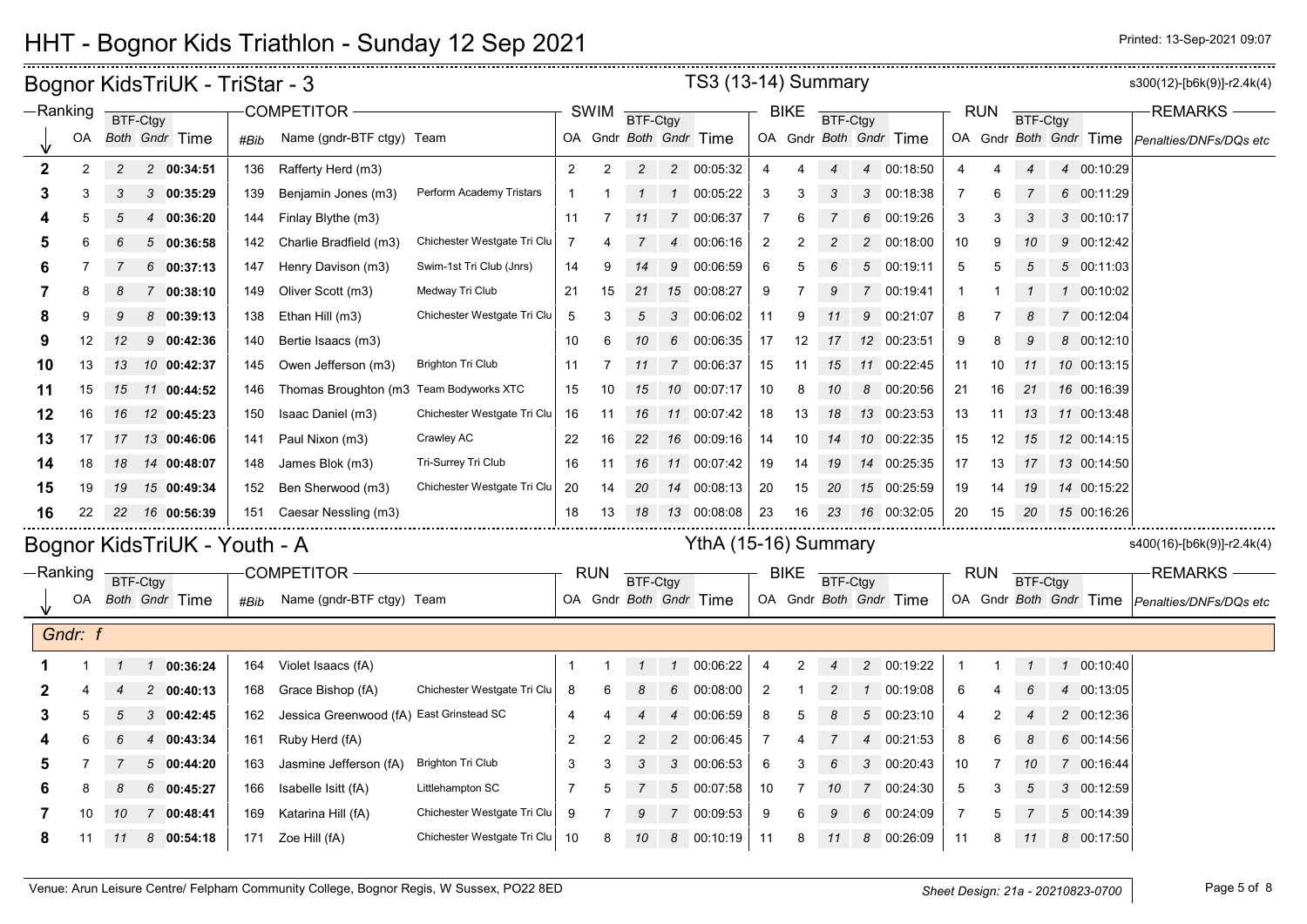## HHT - Bognor Kids Triathlon - Sunday 12 Sep 2021 **Printed: 12 Sep 2021 Printed: 13-Sep-2021 09:07**

|    |            |                | Bognor KidsTriUK - Youth - A |      |                           |                          |                |                |                 |                 | YthA (15-16) Summary   |                |             |                  |                |                        |                |                   |                |            | s400(16)-[b6k(9)]-r2.4k(4)                    |
|----|------------|----------------|------------------------------|------|---------------------------|--------------------------|----------------|----------------|-----------------|-----------------|------------------------|----------------|-------------|------------------|----------------|------------------------|----------------|-------------------|----------------|------------|-----------------------------------------------|
|    | $-Ranking$ | BTF-Ctgy       |                              |      | COMPETITOR-               |                          |                | <b>RUN</b>     | <b>BTF-Ctgy</b> |                 |                        |                | <b>BIKE</b> | <b>BTF-Ctgy</b>  |                |                        |                | <b>RUN</b>        | BTF-Ctgy       |            | <b>REMARKS</b>                                |
|    |            |                | OA Both Gndr Time            | #Bib | Name (gndr-BTF ctgy) Team |                          |                |                |                 |                 | OA Gndr Both Gndr Time |                |             |                  |                | OA Gndr Both Gndr Time |                |                   |                |            | OA Gndr Both Gndr Time Penalties/DNFs/DQs etc |
|    | Gndr: m    |                |                              |      |                           |                          |                |                |                 |                 |                        |                |             |                  |                |                        |                |                   |                |            |                                               |
|    | 2          | $\overline{c}$ | 100:37:18                    | 165  | Lluc Ambros (mA)          | <b>Worthing Otters</b>   | 6              | 2              | 6               |                 | 2 00:07:38             | $\overline{1}$ |             | $\mathbf 1$      |                | 1 00:18:35             | $\overline{c}$ |                   | $\overline{c}$ | 1 00:11:05 |                                               |
|    |            |                | 2 00:37:53                   | 167  | Daniel Gooch (mA)         | <b>Brighton Tri Club</b> | 5              |                |                 |                 | $1$ 00:07:31           | 3              |             |                  | $\overline{c}$ | 00:19:14               | 3              | 2                 |                | 2 00:11:08 |                                               |
| 3  |            | 9              | 300:46:51                    |      | 172 Luke Cobden (mA)      |                          | 11             | 3              | 11              | 3               | 00:11:03               | 5              | 3           |                  | 3              | 00:20:32               | 9              | 3                 | 9              | 3 00:15:16 |                                               |
|    |            |                | Bognor KidsTriUK - Novice -1 |      |                           |                          |                |                |                 |                 | <b>Nvc1 Summary</b>    |                |             |                  |                |                        |                |                   |                |            | $s25(1)$ -[b665(1)]-r600(1)                   |
|    | -Ranking   |                |                              |      | <b>COMPETITOR -</b>       |                          |                | <b>SWIM</b>    | <b>BTF-Ctgy</b> |                 |                        |                | <b>BIKE</b> |                  |                |                        |                | <b>RUN</b>        |                |            | REMARKS-                                      |
|    | OA         | BTF-Ctgy       | Both Gndr Time               | #Bib | Name (gndr-BTF ctgy) Team |                          |                |                |                 |                 | OA Gndr Both Gndr Time |                |             | BTF-Ctgy         |                | OA Gndr Both Gndr Time |                |                   | BTF-Ctgy       |            | OA Gndr Both Gndr Time Penalties/DNFs/DQs etc |
|    |            |                |                              |      |                           |                          |                |                |                 |                 |                        |                |             |                  |                |                        |                |                   |                |            |                                               |
|    | Gndr: f    |                |                              |      |                           |                          |                |                |                 |                 |                        |                |             |                  |                |                        |                |                   |                |            |                                               |
|    | 9          | $\overline{7}$ | 1 00:10:39                   | 26   | Sophia Gubbins (f1)       |                          | 15             | 7              | 11              |                 | 6 00:02:11             | 5              |             | $\boldsymbol{4}$ | $\overline{1}$ | 00:04:29               | 14             | 3                 | 9              | 3 00:03:59 |                                               |
| 2  | 10         | 8              | 2 00:10:42                   | 17   | Scarlett Edge (f1)        |                          | 8              |                |                 | $\overline{4}$  | 00:02:00               | 12             | 3           | 10               | 3              | 00:05:06               | 8              |                   | 5              | 1 00:03:36 |                                               |
| 2  | 10         | 8              | 2 00:10:42                   | 20   | Jemima Gowland (f1)       |                          | $\overline{2}$ |                | $\overline{2}$  |                 | 1 00:01:52             | 6              | 2           | 5                |                | 2 00:04:36             | 19             | 7                 | 12             | 5 00:04:14 |                                               |
|    | 14         | 10             | 4 00:11:19                   | 30   | Henni Harding (f1)        |                          | 14             | 6              | 10              |                 | $5 \quad 00:02:10$     | 13             | 4           |                  | $\overline{4}$ | 00:05:10               | 14             | 3                 | 9              | 3 00:03:59 |                                               |
|    | 17         | 6              | 1 00:11:37                   | 24   | Poppy Cruttenden (f8)     |                          | 9              | 5              | $\overline{c}$  | $\mathcal{I}$   | 00:02:01               | 22             | 9           |                  | $\overline{c}$ | 00:05:35               | 16             | 5                 | 6              | 1 00:04:01 |                                               |
| 6  | 18         |                | 200:11:41                    | 25   | Abbie Cruttenden (f8)     |                          | 18             | 8              |                 |                 | 2 00:02:19             | 19             | 6           |                  |                | 00:05:21               | 16             | 5                 |                | 1 00:04:01 |                                               |
| 7  | 19         | 12             | 500:11:45                    | 27   | Freya Dighton (f1)        |                          | 6              | 3              | 6               | 3               | 00:01:57               | 21             | 8           | 15               | 7              | 00:05:28               | $20\,$         | 8                 | 13             | 6 00:04:20 |                                               |
| 8  | 20         | 13             | 6 00:11:47                   | 19   | Esmee Page (f1)           |                          | 3              | $\overline{2}$ | 3               |                 | 2 00:01:54             | 14             | 5           | 12               | $5\,$          | 00:05:14               | 23             | 10                | 15             | 7 00:04:39 |                                               |
| 9  | 22         | 15             | 7 00:12:39                   | 21   | Poppy Baverstock (f1)     |                          | 26             | 11             | 17              | 8               | 00:03:15               | 20             |             |                  | 6              | 00:05:26               | 13             | 2                 | 8              | 2 00:03:58 |                                               |
| 10 | 24         | 16             | 8 00:13:28                   | 29   | Amelia Shirley (f1)       |                          | 19             | 9              | 13              |                 | 7 00:02:24             | 24             | 10          | 16               | 8              | 00:06:08               | 25             | 11                | 16             | 8 00:04:56 |                                               |
| 11 | 25         | 9              | 300:13:44                    | 23   | Erin Danbury (f8)         |                          | 25             | 10             | 9               |                 | 3 00:02:59             | 25             | 11          | 9                | 3              | 00:06:12               | 22             | 9                 | 8              | 3 00:04:33 |                                               |
| 12 | 27         | 18             | 9 00:16:28                   | 22   | Mia Burnley-Locke (f1)    |                          | 27             | 12             | 18              |                 | 9 00:03:32             | 26             | 12          | 17               |                | 9 00:06:54             | 27             | $12 \overline{ }$ | - 18           | 9 00:06:02 |                                               |
|    | Gndr: m    |                |                              |      |                           |                          |                |                |                 |                 |                        |                |             |                  |                |                        |                |                   |                |            |                                               |
|    |            | $\mathcal I$   | 100:09:14                    | 12   | Harry Law (m8)            |                          | $\overline{7}$ |                | $\mathbf{1}$    |                 | 1 00:01:58             | $\overline{1}$ |             | $\mathbf{1}$     | $\mathcal{I}$  | 00:04:05               | $\mathbf{1}$   | 1                 | $\mathbf{1}$   | 1 00:03:11 |                                               |
| 2  | 2          |                | 100:09:18                    | 9    | Daniel Winder (m1)        |                          | -1             |                |                 | $\overline{1}$  | 00:01:35               | $\mathbf{3}$   | 3           |                  | $\overline{c}$ | 00:04:16               | 5              | 5                 |                | 3 00:03:27 |                                               |
| 3  |            | 2              | 2 00:09:47                   | 74   | Noah Daniel (m1)          |                          | 16             |                | 12              | 6               | 00:02:14               | $\overline{2}$ |             |                  |                | 00:04:14               | 2              | 2                 |                | 1 00:03:19 |                                               |
|    |            | 3              | 300:10:18                    | 4    | Joe Clarke (m1)           |                          | 10             | 5              | 8               |                 | 4 00:02:06             | 10             | 8           | 8                | 6              | 00:04:49               | 3              | 3                 | $\overline{c}$ | 2 00:03:23 |                                               |
|    |            |                | 4 00:10:21                   | 7    | Austin Heath (m1)         |                          | 5              |                | 5               | 3               | 00:01:56               | 8              |             |                  | 5              | 00:04:42               | 10             | 9                 | 6              | 5 00:03:43 |                                               |
| 6  | 6          | 5              | 500:10:26                    | 11   | Hugo Wrapson (m1)         |                          | 20             | 11             | 14              | $7\overline{ }$ | 00:02:28               | 4              |             | 3                | 3              | 00:04:24               | $\overline{7}$ | $\overline{7}$    | $\overline{4}$ | 4 00:03:34 |                                               |

Venue: Arun Leisure Centre/ Felpham Community College, Bognor Regis, W Sussex, PO22 8ED **Sheet Design: 21a - 20210823-0700** Page 6 of 8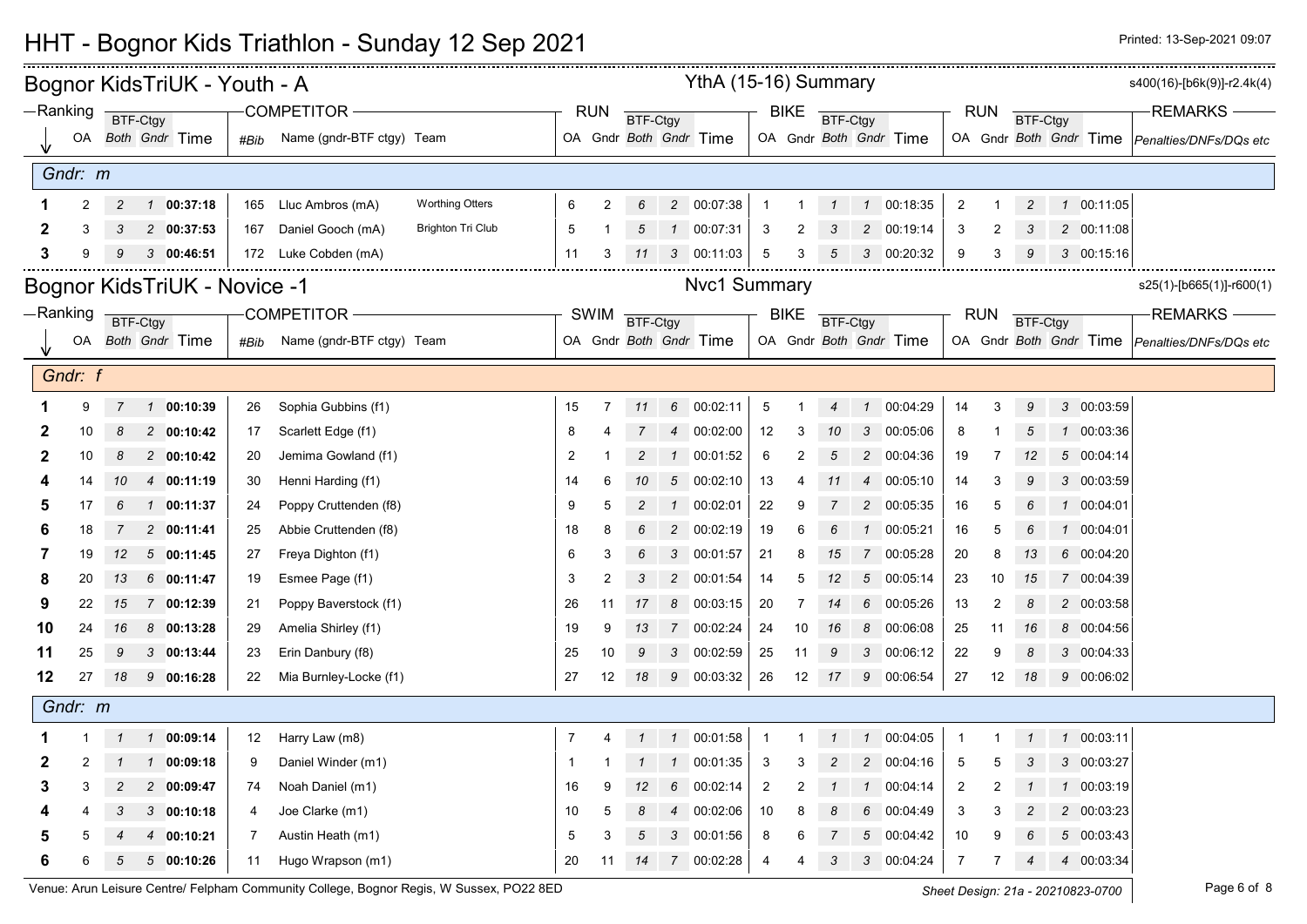|                |                |                | Bognor KidsTriUK - Novice -1  |      |                           |                             |                |                |                |                | <b>Nvc1 Summary</b>    |                |             |                        |                |                        |                |            |                 |               |                        | s25(1)-[b665(1)]-r600(1)                      |
|----------------|----------------|----------------|-------------------------------|------|---------------------------|-----------------------------|----------------|----------------|----------------|----------------|------------------------|----------------|-------------|------------------------|----------------|------------------------|----------------|------------|-----------------|---------------|------------------------|-----------------------------------------------|
|                | -Ranking       |                | BTF-Ctgy                      |      | <b>COMPETITOR</b>         |                             |                | <b>SWIM</b>    | BTF-Ctgy       |                |                        |                | <b>BIKE</b> | <b>BTF-Ctgy</b>        |                |                        |                | <b>RUN</b> | <b>BTF-Ctgy</b> |               |                        | <b>REMARKS</b>                                |
|                | OA             |                | Both Gndr Time                | #Bib | Name (gndr-BTF ctgy) Team |                             |                |                |                |                | OA Gndr Both Gndr Time |                |             |                        |                | OA Gndr Both Gndr Time |                |            |                 |               | OA Gndr Both Gndr Time | Penalties/DNFs/DQs etc                        |
| $\overline{7}$ | $\overline{7}$ | 2              | 2 00:10:34                    | 6    | Matthew Clarke (m8)       |                             | 12             | 7              | $\overline{4}$ |                | 3 00:02:09             | 9              | 7           | $\overline{2}$         |                | 2 00:04:43             | 9              | 8          | $\overline{4}$  |               | 4 00:03:42             |                                               |
| 8              | 8              |                | 600:10:37                     | 2    | Jack Gibbens (m1)         |                             | 4              | $\overline{2}$ |                |                | 2 00:01:55             | 11             | 9           | 9                      |                | 7 00:04:57             | 12             | 11         |                 |               | 6 00:03:45             |                                               |
| 9              | 12             | 3              | 3 00:10:49                    | 5    | Joshua Gordon (m8)        |                             | 10             | 5              | 3              |                | 2 00:02:06             | 18             | 13          | 5                      | 5              | 00:05:18               | 4              | 4          | $\overline{c}$  |               | 2 00:03:25             |                                               |
| 10             | 13             | $\overline{4}$ | 4 00:11:12                    | 8    | Rafie Heath (m8)          |                             | 16             | 9              | 5              | $\overline{4}$ | 00:02:14               | 16             | 11          | $\boldsymbol{4}$       | $\overline{4}$ | 00:05:15               | 10             | 9          | 5               |               | 5 00:03:43             |                                               |
| 11             | 15             | 11             | 7 00:11:20                    |      | Ollie Fillery (m1)        | Chichester Westgate Tri Clu | 12             |                |                |                | 5 00:02:09             | $\overline{7}$ | 5           |                        |                | 00:04:39               | 21             | 13         | 14              |               | 8 00:04:32             |                                               |
| 12             | 16             | 5              | 500:11:32                     | 10   | Sam Sparrow (m8)          |                             | 23             | 14             | 8              | 6              | 00:02:46               | 14             | 10          | 3                      | 3              | 00:05:14               | 6              | 6          | 3               |               | 3 00:03:32             |                                               |
| 13             | 21             | 14             | 800:12:07                     | 13   | Alexander Dighton (m1)    |                             | 22             | 13             | 15             | 8              | 00:02:42               | 17             | 12          | 13                     | 8              | 00:05:17               | 18             | 12         | 11              |               | 7 00:04:08             |                                               |
| 14             | 23             | 8              | 600:13:12                     | 15   | Jacob Fuller (m8)         |                             | 21             | 12             | 7              |                | 5 00:02:40             | 23             | 14          | 8                      | 6              | 00:05:49               | 24             | 14         | 9               |               | 6 00:04:43             |                                               |
| 15             | 26             | 17             | 90:14:51                      | 14   | Louie O'Reilly (m1)       |                             | 24             | 15             | 16             | 9              | 00:02:48               | 27             | 15          | 18                     | 9              | 00:07:06               | 26             | 15         | 17              |               | 9 00:04:57             |                                               |
|                |                |                | Bognor KidsTriUK - Novice - 2 |      |                           |                             |                |                |                |                | <b>Nvc2 Summary</b>    |                |             |                        |                |                        |                |            |                 |               |                        | s50(2)-[b1.3k(2)]-r1.2k(2)                    |
|                | -Ranking       |                | BTF-Ctgy                      |      | <b>COMPETITOR</b>         |                             |                | <b>SWIM</b>    | BTF-Ctgy       |                |                        |                | <b>BIKE</b> | <b>BTF-Ctgy</b>        |                |                        |                | <b>RUN</b> | <b>BTF-Ctgy</b> |               |                        | <b>REMARKS</b>                                |
|                | OA             |                | Both Gndr Time                | #Bib | Name (gndr-BTF ctgy) Team |                             |                |                |                |                | OA Gndr Both Gndr Time |                |             |                        |                | OA Gndr Both Gndr Time |                |            |                 |               |                        | OA Gndr Both Gndr Time Penalties/DNFs/DQs etc |
|                |                |                |                               |      |                           |                             |                |                |                |                |                        |                |             |                        |                |                        |                |            |                 |               |                        |                                               |
|                | Gndr: f        |                |                               |      |                           |                             |                |                |                |                |                        |                |             |                        |                |                        |                |            |                 |               |                        |                                               |
|                | 2              | $\mathcal I$   | 1 00:16:20                    | 46   | Mylie Corbett (f2)        | <b>Team Synergy</b>         | 8              | 6              | 3              |                | 3 00:02:50             | 4              | 2           | 3                      |                | 2 00:07:07             | -1             | -1         | $\mathcal I$    |               | 1 00:06:23             |                                               |
| 2              | 3              | 2              | 00:16:53<br>$\mathcal{I}$     | 39   | Maja Varey (f3)           | <b>Brighton SC</b>          | 4              | 3              |                |                | 2 00:02:25             | 10             | 6           | 5                      | 4              | 00:07:53               | 2              | 2          |                 | $\mathcal{I}$ | 00:06:35               |                                               |
| 2              | 3              | 2              | 2 00:16:53                    | 45   | Isla Peacock (f2)         | Swim-1st Tri Club (Jnrs)    | -1             |                |                | $\mathcal{I}$  | 00:02:02               | 3              |             | 2                      |                | 00:07:06               | 5              | 3          | 3               |               | 2 00:07:45             |                                               |
|                | 7              | 3              | 2 00:18:51                    | 47   | Vivienne Inston (f3)      |                             | 9              |                | 5              |                | 4 00:02:53             | 8              |             | 3                      | 2              | 00:07:39               | $\overline{7}$ | 4          | 3               |               | 2 00:08:19             |                                               |
| 5              | 8              | 4              | 300:18:52                     | 41   | Naomi Gordon (f2)         |                             | 5              | 4              | 2              | $\overline{c}$ | 00:02:32               | 11             | -7          | 5                      | 3              | 00:07:58               | 8              | 5          |                 |               | 3 00:08:22             |                                               |
| 6              | 11             | $\overline{4}$ | 300:19:20                     | 43   | Ruby O'Reilly (f3)        |                             | 3              | $\overline{2}$ |                | $\mathcal{I}$  | 00:02:22               | 12             | 8           |                        | 5              | 00:08:16               | 9              | 6          |                 | 3             | 00:08:42               |                                               |
| 7              | 12             | 5              | 4 00:20:17                    | 44   | Emma Cobden (f3)          |                             | 9              | 7              | 5              | $\overline{4}$ | 00:02:53               | 9              | 5           | $\boldsymbol{\Lambda}$ | 3              | 00:07:42               | 13             | 7          | 5               |               | 4 00:09:42             |                                               |
| 8              | 14             | 6              | 500:21:49                     | 156  | Marisa Panchal (f3)       | Swim-1st Tri Club (Jnrs)    | 6              | 5              |                | 3              | 00:02:39               | 15             | 9           |                        | 6              | 00:09:15               | 14             | 8          | 6               |               | 5 00:09:55             |                                               |
| 9              | 15             | 7              | 60:22:08                      | 42   | Molly Wimshurst (f3)      | Chichester Westgate Tri Clu | 12             | 9              |                | 6              | 00:03:07               | $\overline{7}$ | 3           |                        |                | 00:07:33               | 16             | 10         |                 |               | 6 00:11:28             |                                               |
| 10             | 16             | 8              | 4 00:24:11                    | 40   | Ella Varey (f2)           |                             | 16             | 10             | 8              |                | 4 00:03:45             | $16\,$         | 10          | 8                      | 4              | 00:10:06               | 15             | 9          | 8               |               | 4 00:10:20             |                                               |
|                | Gndr: m        |                |                               |      |                           |                             |                |                |                |                |                        |                |             |                        |                |                        |                |            |                 |               |                        |                                               |
|                |                |                | 1 00:15:28                    | 38   | Ellis Wells (m3)          |                             | $\overline{c}$ |                | $\mathcal{I}$  |                | 1 00:02:20             | $\overline{1}$ |             |                        |                | 1 00:06:24             | 3              |            | $\overline{c}$  |               | 1 00:06:44             |                                               |
| 2              | 5              |                | 00:18:09<br>$\mathcal{I}$     | 34   | Jake Stockdale (m1)       |                             | 6              |                |                | $\mathcal{I}$  | 00:02:39               | 5              | 3           |                        | $\mathbf{1}$   | 00:07:15               | 6              | 3          |                 | $\mathcal I$  | 00:08:15               |                                               |

## HHT - Bognor Kids Triathlon - Sunday 12 Sep 2021 **Printed: 12 Sep 2021 Printed: 13-Sep-2021 09:07**

 $\frac{1}{2}$ 

Venue: Arun Leisure Centre/ Felpham Community College, Bognor Regis, W Sussex, PO22 8ED **Sheet Design: 21a - 20210823-0700** Page 7 of 8